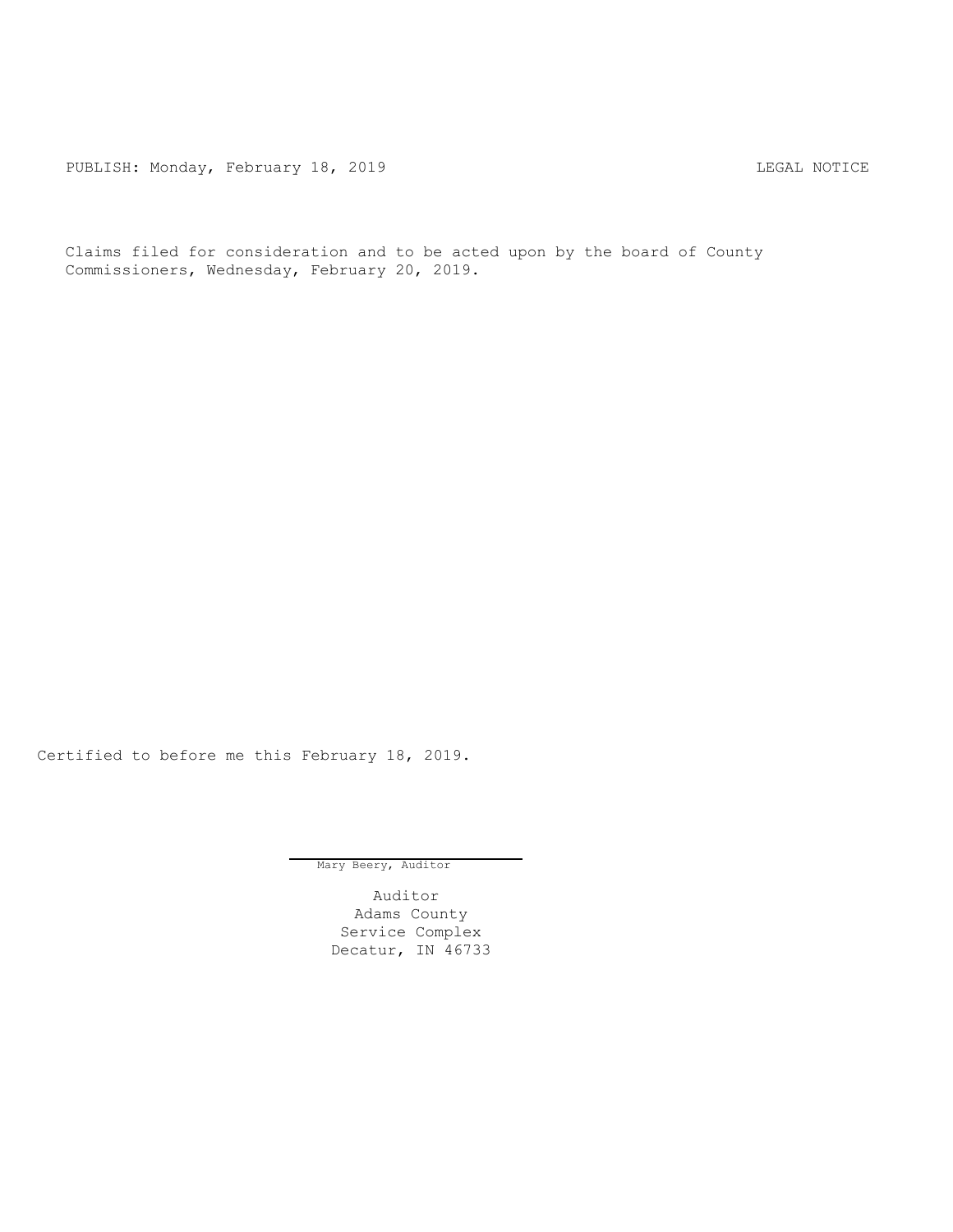

## **Claims Docket for Newspaper Adams County, Indiana**

## For Period: **1/24/2019** to **2/6/2019**

*313 W. Jefferson St. Decatur, IN 46733 (219) 724-2600*

## Date Claims to be Paid: **2/20/2019**

| Vendor                                   | Amount    | Vendor                                | Amount    |
|------------------------------------------|-----------|---------------------------------------|-----------|
| Adams County Council On Aging, Inc.      | 2,400.00  | Adams Memorial Hospital               | 31,321.25 |
| American Wire Rope & Sling               | 1,039.78  | Appraisal Research Corporation        | 10,950.38 |
| Berne Ready Mix                          | 17,295.00 | <b>Berne Police Department</b>        | 44.00     |
| <b>Berne Witness</b>                     | 167.71    | Brateman's, Inc.                      | 149.99    |
| <b>Charles Bowers</b>                    | 2,333.33  | Chet's Pest Control                   | 90.00     |
| Cintas Location #338                     | 505.70    | City Of Decatur                       | 3.00      |
| Decatur Hardware & Rental                | 7.19      | <b>Complete Printing Service</b>      | 34.00     |
| Decatur Daily Democrat                   | 357.07    | Decatur Police Department             | 196.00    |
| Decatur Postmaster                       | 120.00    | MAXIMUS Consulting Services, Inc.     | 3,750.00  |
| Geneva Police Department                 | 60.00     | Gordon Food Service                   | 2,412.19  |
| Grimm's Auto                             | 135.00    | Harvey's Tool Service                 | 793.17    |
| Innovative Concepts                      | 203.45    | Lehman Feed Mill                      | 185.80    |
| Mark S. Gresla, MD                       | 420.25    | Monroe Water Department               | 432.77    |
| Moser Motor Sales, Inc.                  | 749.75    | Portland Motor Parts, Inc             | 1,389.28  |
| Quill Corporation                        | 352.48    | Summit Radiology, PC                  | 65.43     |
| Top Supply Company LLP                   | 263.61    | Treasurer of Adams County             | 88.69     |
| Two Brothers Generator Sales & Services  | 215.00    | Central Indiana Hardware              | 547.85    |
| Miller, Burry & Brown, P.C.              | 2,958.09  | Imi Irving Material, Inc.             | 6,238.80  |
| Jay County REMC                          | 52.00     | Waste Management                      | 421.78    |
| Lehman's Automotive Repair LLC           | 94.40     | Don Myers Plumbing                    | 2,704.41  |
| B & K Hydraulics LLC                     | 3,680.00  | Jackson Oil & Solvents, Inc.          | 2,894.33  |
| Indiana County Auditors' Association     | 772.50    | W. A. Jones And Son                   | 681.98    |
| IN Assoc. of Co. Hwy. Engineers & Superv | 150.00    | Craigville Diesel Service             | 400.00    |
| Best-One of Monroe                       | 45.65     | LuAnn K. Rehm                         | 37.90     |
| Detroit Salt Company LLC                 | 6,152.13  | <b>Expert Transmission</b>            | 399.20    |
| Harvest Land Co-op                       | 2,965.79  | Adams County Truck Repair, Inc.       | 11.27     |
| Thomas R Krueckeberg                     | 232.56    | Indiana Vector Control Association    | 115.00    |
| Indiana County Surveyor's Association    | 100.00    | VoMac Trucks Sales & Service          | 2,214.97  |
| Michael G. Werling                       | 645.00    | Professional Food Equipment & Service | 601.55    |
| Troyer's Market LLC                      | 6,395.65  | Grainger                              | 56.30     |
| Geneva Chamber of Commerce               | 75.00     | Barnes & Thornburg                    | 6,404.72  |
| Verizon Wireless - VSAT                  | 150.00    | <b>Stationair's Express</b>           | 1,488.62  |
| Oriental Trading Company                 | 44.12     | Karla Marbach                         | 6.70      |
| Schwartz Steel LLC                       | 9.77      | John August                           | 27.88     |
| FlexPAC                                  | 671.17    | Julie A. Harkless                     | 89.33     |
| Decatur Ace Hardware                     | 886.64    | Fruchte Painting                      | 3,085.00  |
| Association of Indiana Counties          | 50.00     | First Response                        | 408.15    |
| O'Reilly Auto Parts                      | 277.17    | Brenda Alexander                      | 120.56    |
| Corrisoft                                | 283.25    | Central Customer Charges              | 200.30    |
| Attenti US Inc                           | 10,093.00 | Cxtec                                 | 8,464.75  |
| <b>Star Insurance Agency</b>             | 3,952.00  | Travelers                             | 7,293.00  |
| Advance Auto Parts                       | 27.44     | Frontier                              | 147.37    |
| Gerber & Company Foods, LLC              | 769.66    | John Deere Financial                  | 114.47    |
| Troyer Brothers, Inc.                    | 48.20     | U.S Postal Service (Postage-By-Phone) | 9,000.00  |
| Correctional Counseling, Inc.            | 656.84    | U.S. Aggregates Inc.                  | 26,731.40 |
| Kristina A. Nichols/Cans for CoPays      | 87.16     | Healthcare Waste Management, Inc.     | 57.75     |
| Brownells, Inc.                          | 114.99    | Leonard Corral Jr.                    | 1,474.04  |
| Rex W. King                              | 43.56     |                                       | 892.00    |
|                                          |           | Linnemeier Repair Service             |           |